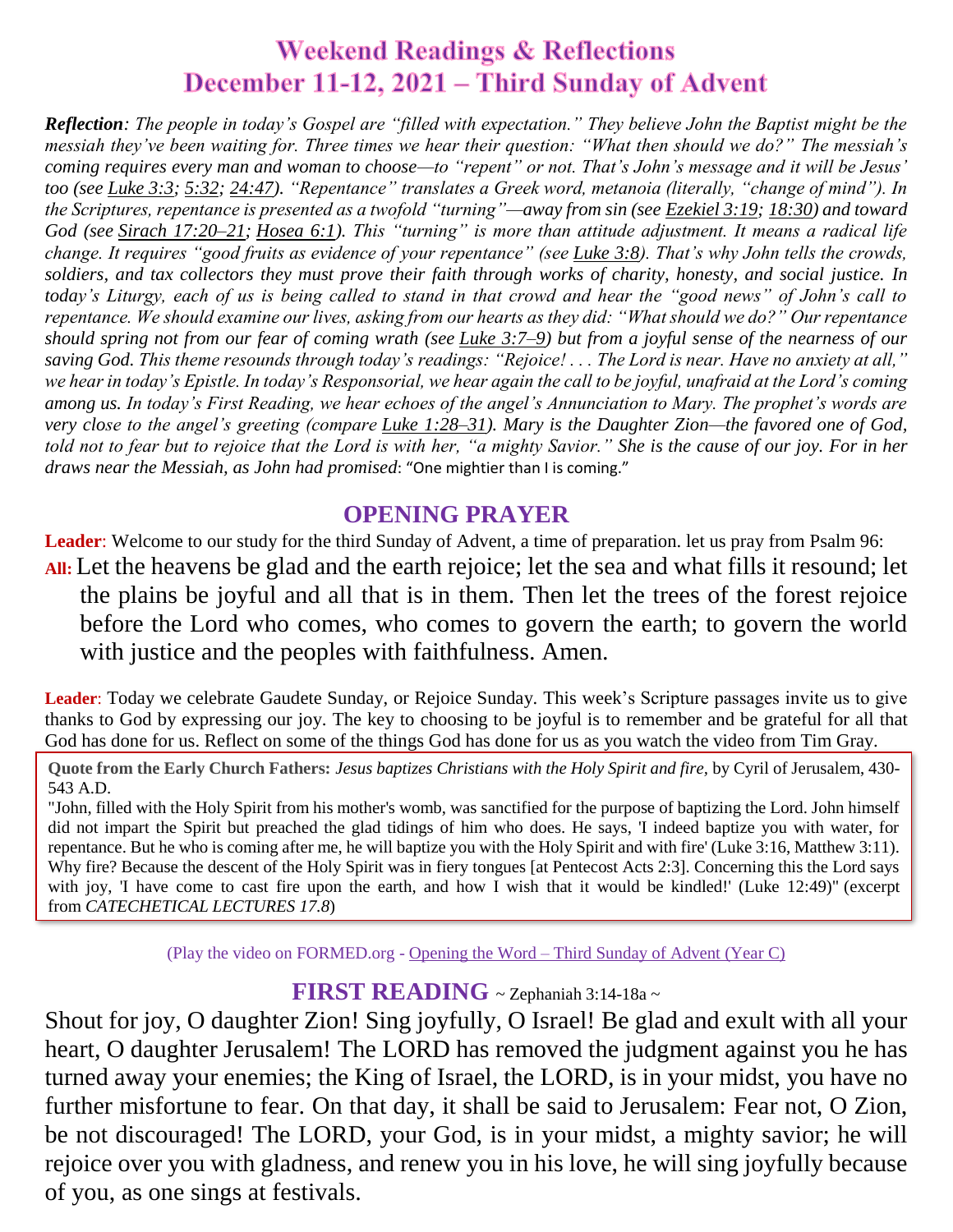*Sunday is 'Gaudete' Sunday when the pink candle of the Advent Wreath is lit. The third Sunday of Advent takes its name from the first word of the entrance antiphon - 'Rejoice'. This theme is found in the first two readings. We are reminded that the joyful coming of Christ is drawing nearer.* 

*This weekend is the only time every 3 years we hear this beautiful passage from the Prophet Zephaniah. Zion is the name for Jerusalem, and Christians understand Jerusalem signifies God's people. Replace 'Zion' and 'Jerusalem' prayerfully with your own name.* 

 *How does this prophecy make you feel? What line strikes you the most? Why?*

### **SECOND READING** ~ Philippians 4:4-7 ~

Brothers and sisters: Rejoice in the Lord always. I shall say it again: rejoice! Your kindness should be known to all. The Lord is near. Have no anxiety at all, but in everything, by prayer and petition, with thanksgiving, make your requests known to God. Then the peace of God that surpasses all understanding will guard your hearts and minds in Christ Jesus.



*St Paul is writing to the Philippians trying to resolve an argument between* 

*two women which is destroying the unity of the Christian community. He puts their argument into the big picture. Rejoicing, kindness, and no anxiety are trademarks of Christianity. Paul reminds the community that each member is to reflect Christ. In the hostile town of Philippi, they are to be attractive and lead people to Christ – not turn them off.* 

 *Is your kindness known to all? Do you have anxieties that you refuse to make known and truly hand over to him?*

#### **GOSPEL** ~ Luke 3:10-18 <sup>~</sup>

The crowds asked John the Baptist, "What should we do?" He said to them in reply, "Whoever has two cloaks should share with the person who has none. And whoever has food should do likewise." Even tax collectors came to be baptized and they said to him, "Teacher, what should we do?" He answered them, "Stop collecting more than what is prescribed." Soldiers also asked him, "And what is it that we should do?" He told them, "Do not practice extortion, do not falsely accuse anyone, and be satisfied with your wages." Now the people were filled with expectation, and all were asking in their hearts whether John might be the Christ. John answered them all, saying, "I am baptizing you with water, but one mightier than I is coming. I am not worthy to loosen the thongs of his sandals. He will baptize you with the Holy Spirit and fire. His winnowing fan is in his hand to clear his threshing floor and to gather the wheat into his barn, but the chaff he will burn with unquenchable fire." Exhorting them in many other ways, he preached good news to the people.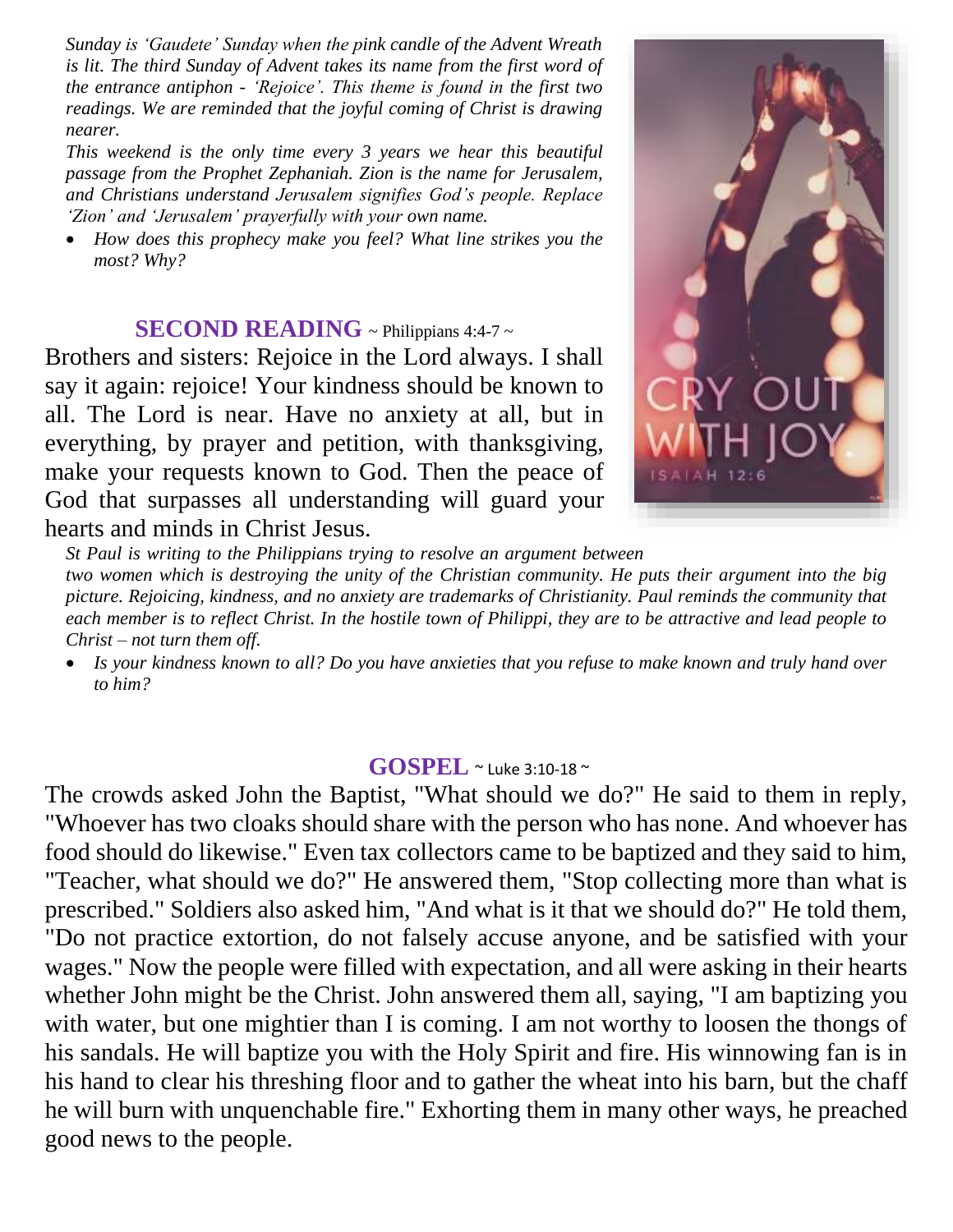*A practice of Advent preparation is celebrating forgiveness. Crowds gathered to be with John the Baptist, not in the Temple, but by the Jordan River. Hungry for God and for the world to experience change they claimed their own need for conversion: what should we do? John directs their attention toward care of the poor sharing clothing and food.* 

 *What do you have plenty of? Who has none? Have you ever desired to simplify your life and be more generous? What happened?*

*John baptizes and cleanses with water. Jesus baptizes and cleanses with the Holy Spirit and fire. Water and Fire.* 

 *What would you choose? Fire purifies through hot temperatures. What have been hot, purifying moments for you this year? What wisdom have you been led into? What parts of your life would you like to bring to God for reconciliation at the end of the year?*

*A common practice in the time of Jesus was for disciples to carry the sandals of their teacher. John shares he is not even worthy to undo the straps of Jesus' sandals let alone carry them!* 

 *Whose sandals do you carry? Who do you listen to as your teacher? What life lessons or teaching would you like to ask about at this point in your life journey?*

## **MEDITATION**

Why did thousands come out to hear John the Baptist preach? And what was so unusual about his message? When John the Baptist appeared on the public scene and began to prophesy the whole nation of Israel took notice. It had been many hundreds of years since a prophet had spoken out and performed signs in the land of Israel. John broke the long silence with the sudden announcement that the Messiah (God's Anointed One) was about to appear. God had long ago promised his people through the patriarchs of the old covenant (Abraham, Isaac, and Jacob), and through the prophets (Isaiah, Jeremiah, Zephaniah, etc.) and rulers of Israel (Moses, David), that he would send them a Redeemer who would save them from their sins, free them from oppression, fill them with the joy of his presence (Zephaniah 3:17), and bring them his everlasting kingdom of peace and righteousness.

The people recognized that John was an extraordinary man of God and a true prophet who spoke in God's name. They came out to hear the "good news" (Luke 3:18) which he preached to them. And they willingly submitted to his baptism of repentance at the River Jordan where he preached. John's task was to wake people up from spiritual sleep and indifference, and to turn them back to hear God's voice and obey his commandments. John wanted the people to be in a good place to receive the Messiah and follow him.

John's message of renewal and repentance was very practical. He told the people three things: First, every follower of God must share what they possess (their personal goods and resources) with their neighbors, especially with those who lacked the basic necessities of life. John recognized that this was a key duty for every individual and an outward expression of the great commandment to love one's neighbor as oneself (Leviticus 19:18).

Second, John pointed out the sacred duty to give each and every person what is their due and to not take from them what rightfully belongs to them. God commands that